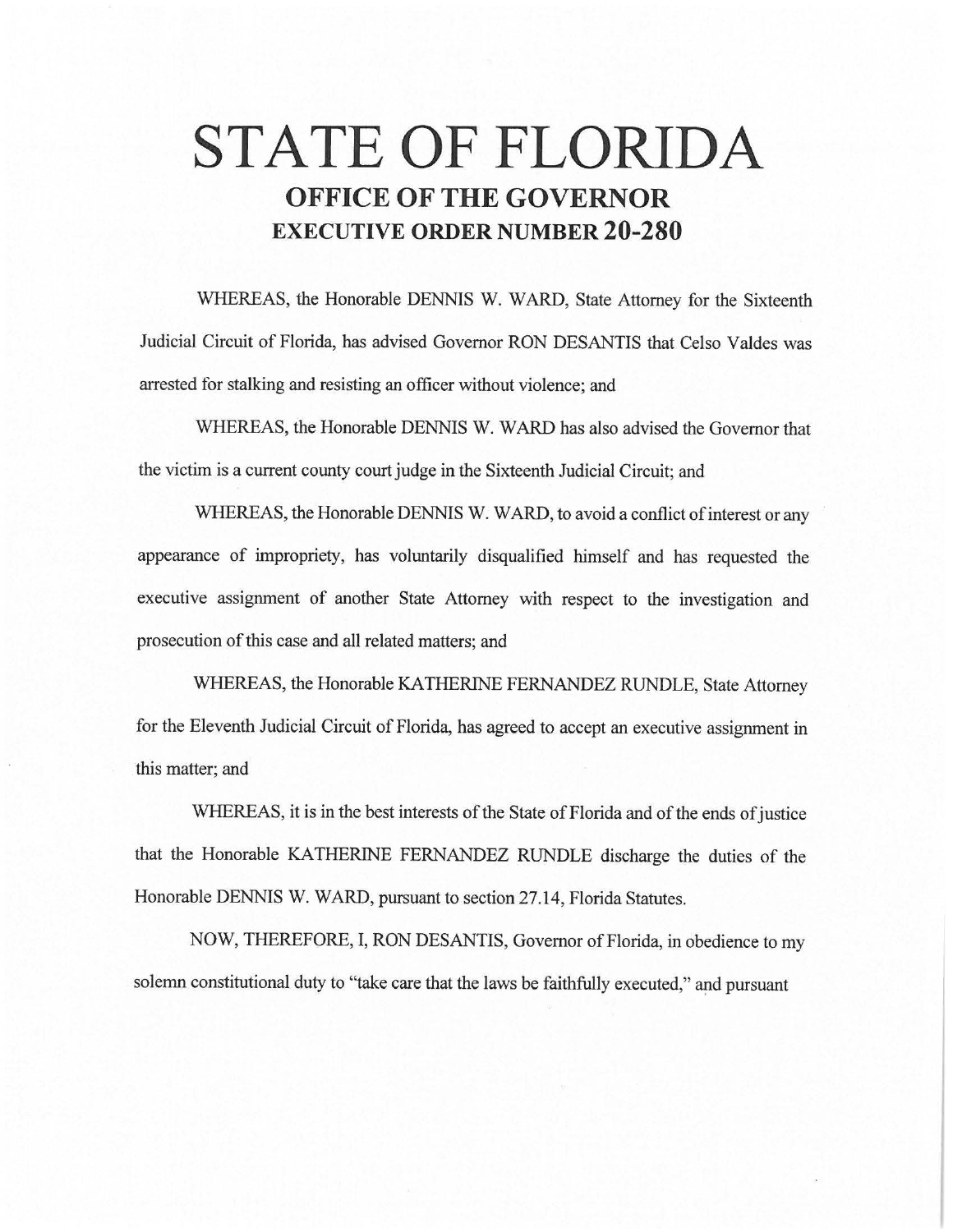to the Constitution and laws of the State of Florida, issue the following Executive Order, effective immediately:

#### Section 1.

The Honorable KATHERINE FERNANDEZ RUNDLE, State Attorney for the Eleventh Judicial Circuit of Florida, referred to as the "Assigned State Attorney," is assigned to discharge the duties of the Honorable DENNIS W. WARD, State Attorney for the Sixteenth Judicial Circuit of Florida, as they relate to the investigation, prosecution, and all matters related to Celso Valdes.

#### Section 2.

The Assigned State Attorney or one or more Assistant State Attorneys and Investigators, who have been designated by the Assigned State Attorney, shall proceed immediately to the Sixteenth Judicial Circuit of Florida, and are vested with the authority to perform the duties prescribed herein.

### Section 3.

All residents of the Sixteenth Judicial Circuit are requested, and all public officials are directed, to cooperate and render whatever assistance is necessary to the Assigned State Attorney, so that justice may be served.

## Section 4.

The period of this Executive Assignment shall be for one (1) year, to and including November 17, 2021.